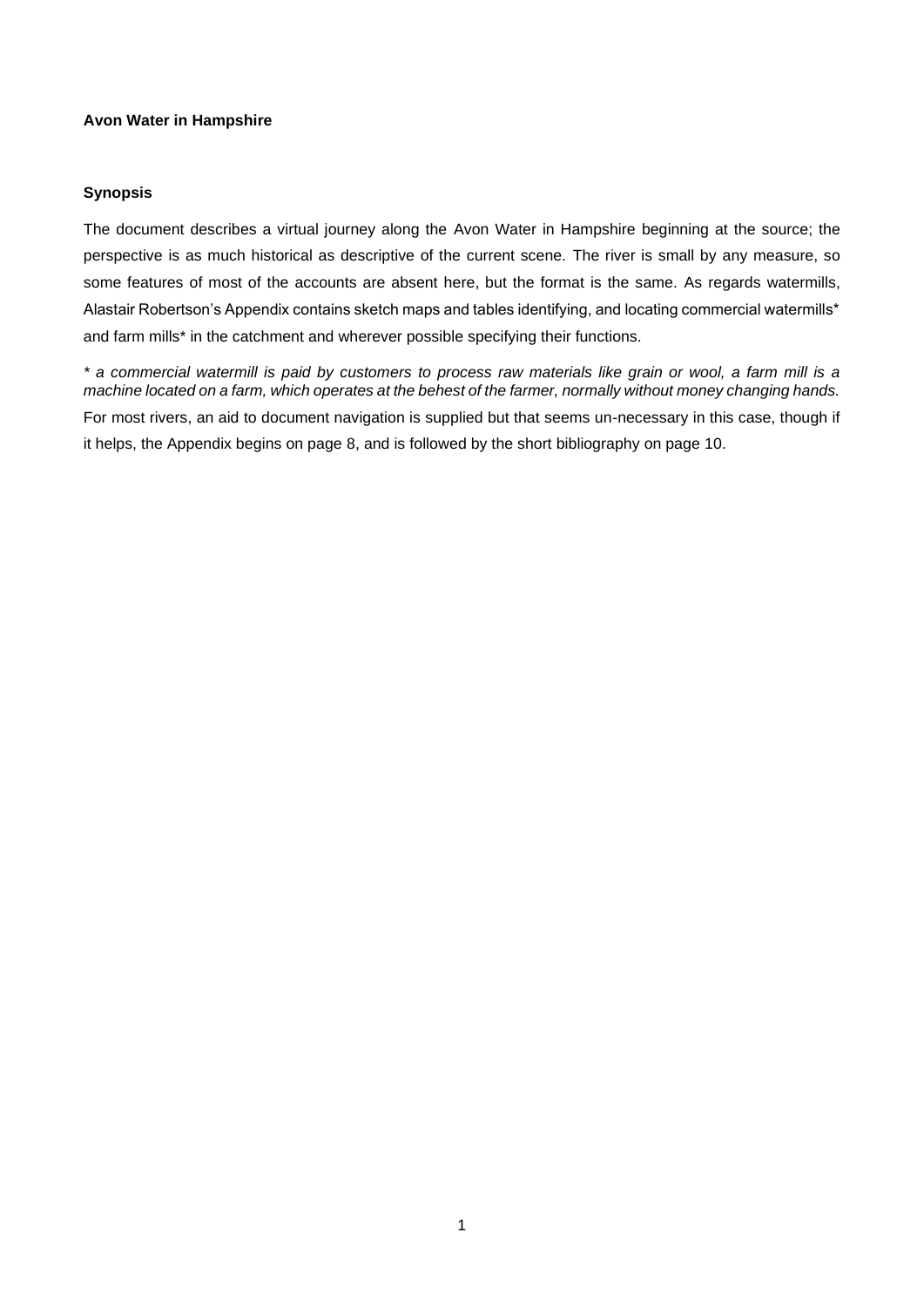#### **Avon Water in Hampshire**

The Avon Water is the shortest Avon river, with a length of 14½km, and it flows wholly in the county of Hampshire. The source is at OS Grid Point SU 202 018, at a height of just less than 50m; the course is shown in a sketch map in Alastair Robertson's Appendix, which locates watermills operating after 1750. The stream rises south of the village of Burley, 5½km south-east of Ringwood, at the entertainingly named Slap Bottom, towards the western edge of the New Forest. I gave the following very brief description of the area, in the account of the Hampshire River Avon, which skirts its western edge. The New Forest National Park was designated in 2005, covering 56600ha; it is bounded to the north by Salisbury Plain, the east by the River Test, the west by the Hampshire River Avon and to the south by the sea, the English Channel. The chalk underlay of the downs has not disappeared, but lies below sedimentary layers of sand, clay, and silt hardened into rock; the soil is poor so farming was never a great option. This must also explain the fact that Avon Water and other New Forest rivers do not appear on lists of English chalk streams. The area was once predominantly covered by deciduous woodland, but clearance has gone on since prehistoric times, so that now the proportions of old woodland, heathland and grassland, and new plantations, are roughly in the ratios 2: 2: 1, though grain crops are also grown in a few areas.

Most of the area was designated as a forest by King William I (the Conqueror) in 1079, allegedly after evicting inhabitants of 36 parishes and closing their churches; game, mainly deer, & boar, was reserved for hunting by royal parties, with draconian penalties for anyone else killing these animals. Such local people as remained, the Commoners, gained rights such as grazing, collecting firewood, and pannage (feeding



pigs on acorns). It is fairly well known that King William's 3<sup>rd</sup> son, King William Rufus perished in the forest in 1100, shot by an arrow in dubious circumstances, but his 2<sup>nd</sup> son, Richard, also died in some kind of accident there, in c1070, as did a grandson at a later date. Many at the time, saw these deaths as punishment for desecration of church property, though hunting was a dangerous pursuit with quarry like wild boar, wolves, and stags, with hunters most often dismounting to kill with a sword or spear; those taking part saw it as training and practice for war. Royal hunting ceased by the 17<sup>th</sup> century, but land in the forest remained largely unenclosed, and the rights of the Commoners were confirmed by acts of Parliament, most recently in 1877. The photograph is hopefully representative of the heathland.

About 10 years ago, I spent a few summer days in the New Forest, hoping to explore, by following a few of the trails, and visiting some of the villages. Instead I experienced nothing but dank misty weather, in which visibility did not exceed a hundred metres. Apart from seeing a few bedraggled ponies and a lot of dripping trees, I gained little impression of the landscape, and was rarely tempted to leave my car, except to visit a few sheltered historic sites. In consequence my directly acquired knowledge of the Avon Water has thereby been reduced to a very limited number of locations along its length, so most of this virtual journey is based on a desk-top study.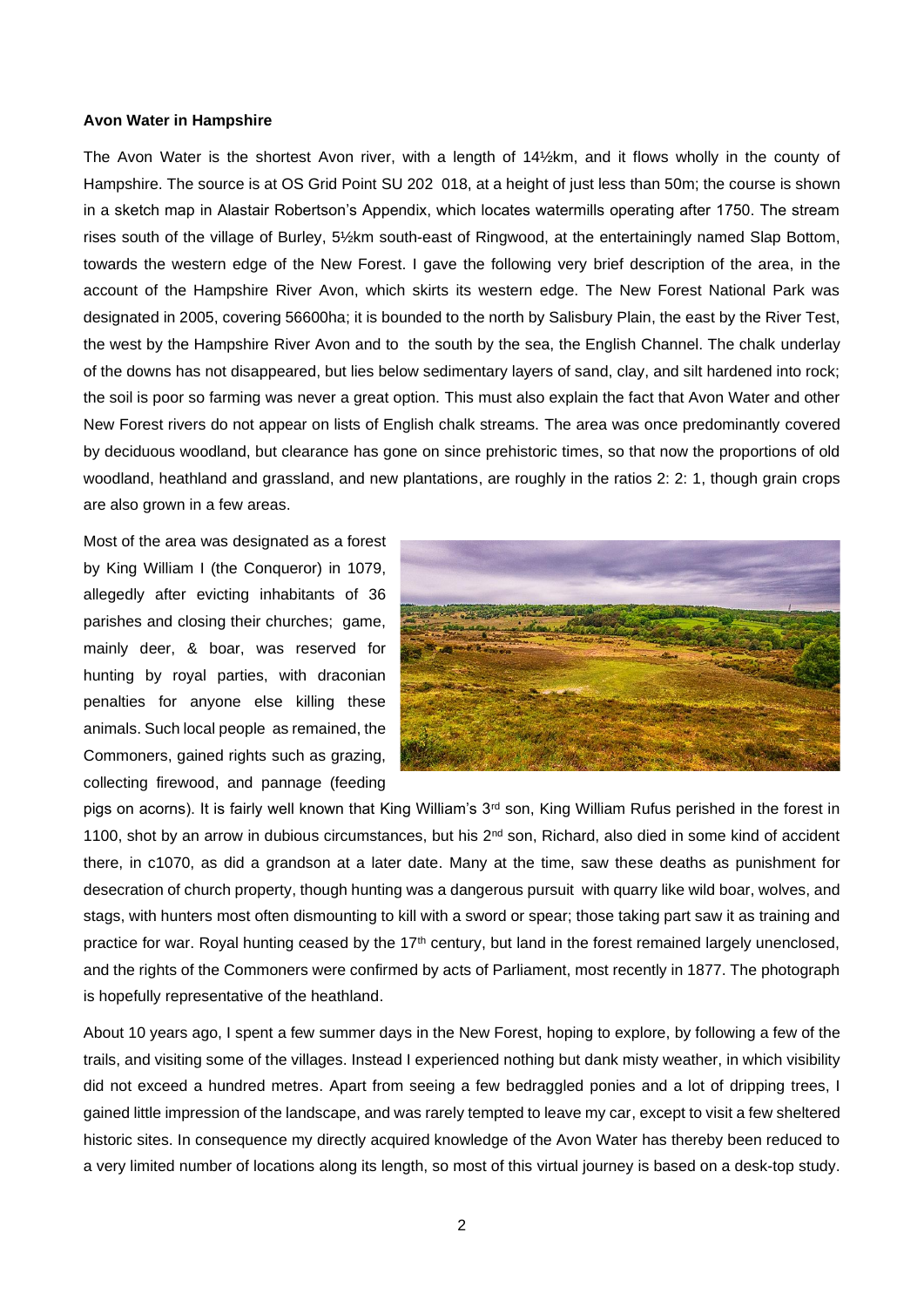However, I think it worth presenting the account because the stream seems to be almost unknown beyond its locality, other than by visitors who happen upon it, while holidaymaking in the New Forest.

The village of Burley, beside which the Avon Water rises, may be several hundred years old but there are few signs of that, for all that it looks like a pleasant place to live. It is spread widely, with trees everywhere, so that the varied houses look in places like an afterthought, squeezed in, where spaces could be found. It has a population of just over a thousand, a few shops, including some of a touristy nature, hostelries, a Victorian church and a school. There was a watermill, remembered only by street



names, and a stream named Mill Lawn Brook, which is in the Lymington River catchment. The manor house, long held directly of Kings of England by a family who gave their name to the village, was pulled down in the 19<sup>th</sup> century, and replaced by the rather nice pastiche of an Elizabethan building shown; it is now a hotel. There are Bronze Age barrows on the hills nearby, and to the west is a univalliate Iron Age hillfort, camouflaged by trees. There is a fund of tales linked to Burley, relating to witchcraft, (there is a festival of witches each November), smuggling, and ghosts of hanged highwaymen, while the village has its own unusual dragon legend, in which the knight, who killed the fabled beast, was overcome by remorse and died on a nearby hilltop.

The source is very close to a disused section of what was the Southampton & Dorchester line, which opened in 1847, after many disputes between the major railway companies operating in the area, Great Western Railway (GWR), and London & South Western Railway (L&SWR). The route through the New Forest was convoluted, because landowners and other interested parties were able to have the plan altered,



and when opened, the line was nicknamed 'Castleman's Corkscrew' after its main advocate. This militated against ideas to make it part of a longer distance route between London & Exeter; when L&SWR railway did open such a route, only the first part of the Southampton & Dorchester line was utilised, leaving the section through the New Forest as a local line only. Inevitably it was shut down in the 1960s, and the track was lifted. Proposals for re-opening have been put forward, and there seems to be a reasonable chance that they will come to fruition. Avon Water is seen in the photograph, a short distance from its source, flowing east, (left to right in the frame). A short distance downstream, the stream enters an area of plantations of mature trees; Wilverley on the left bank and Holmsley on the right bank are the first, to be encountered.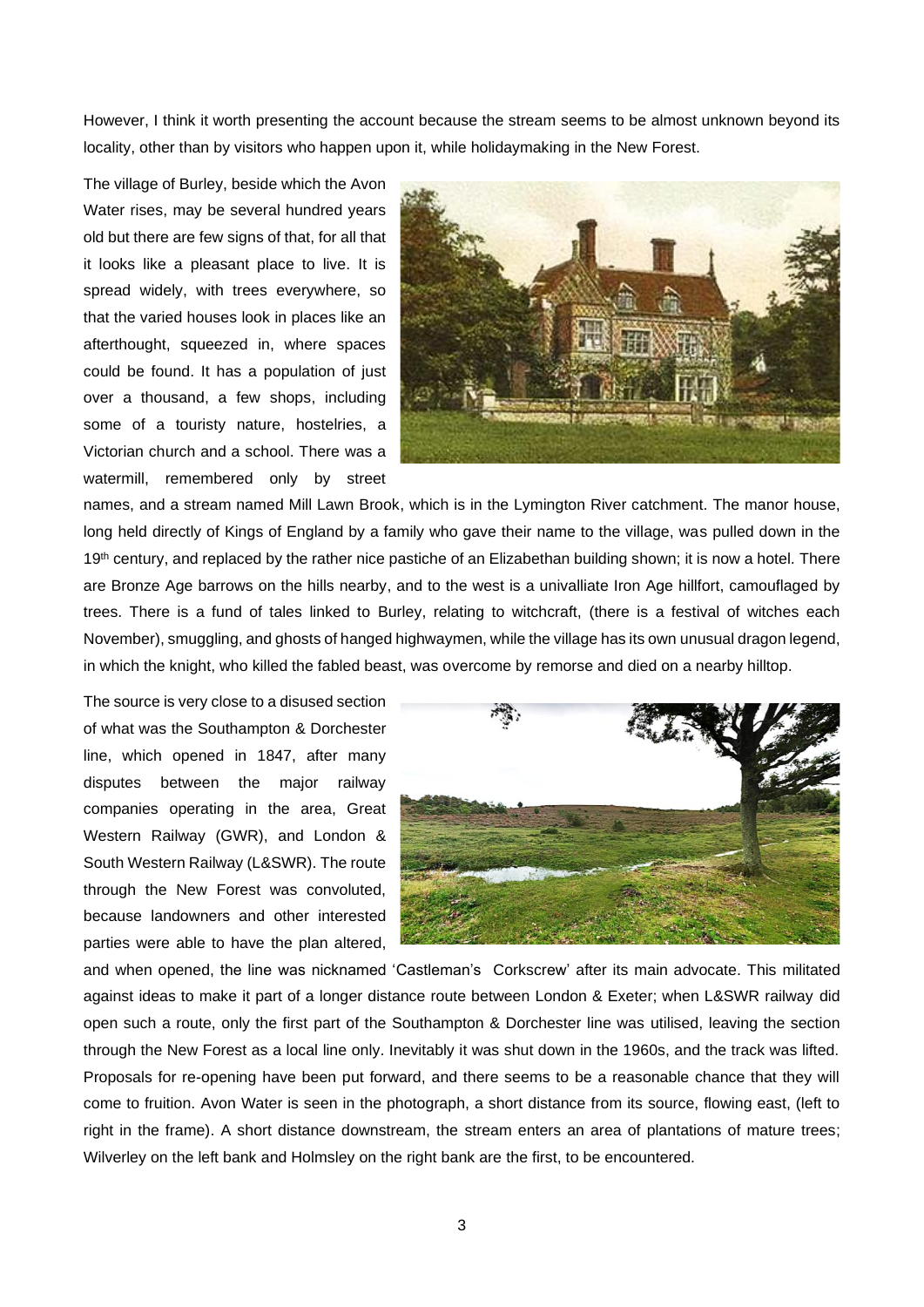The plantations are called inclosures and result from a 1698 law which was passed to allow an area of 6000 acres (2400ha), in the New Forest to be planted with trees to provide wood for new Royal Navy ships. The young trees had to be protected from sheep and deer, so fencing of the inclosures was approved by the law, otherwise forest laws would have prevented this. When the trees were mature, the fencing became unnecessary and could be removed, but the law had been so drafted, that whenever an inclosure was unfenced, a corresponding area could be set aside for growing trees. So, it seemed that more and more trees suitable for naval use and commercial exploitation, would be grown, and this happened, though not perhaps to the extent that might have been feared. Finally in 1877, a law was passed to set a limit to the plantation area at c18000 acres (7200ha), the then-area of inclosures. Of course, by that time, iron and steel were replacing wood in Royal Navy ships, reducing the need to grow and cut down trees. Since 1877, there has been a small amount of additional tree planting, but it is tightly controlled. (For more information on this and other New Forest features, there is an excellent website, [http://www.newforestexplorersguide.co.uk/.](http://www.newforestexplorersguide.co.uk/)

The Avon Water swings slowly southwards as it passes between the inclosures, parting company with the earthworks remaining from the Southampton and Dorchester Railway, and emerging into more open country, near the village of Sway, on its left bank. The photograph taken there, by Mr. Smith, shows the growth of the stream, and fairly scrubby trees which line its banks. Sway, meaning noisy stream, presumably referring to the Avon Water, is an old settlement with Domesday Book mentions, but nothing of great age is visible now. There are streets of relatively new houses set amongst trees, a few shops and other amenities; trains stop at a station on the old London & South Western Line. However there is an unusual, if not very old building in the village. Sway Tower, in the southern outskirts, is 65m high, and when built in c1880 was the first building in Britain made of non-reinforced concrete and is alleged to be the tallest structure in the world made of that material. The builder was a wealthy





local landowner Andrew Thomas Turton Peterson, who wanted to prove that concrete was a viable building material and create a centrepiece for his estate. He aimed also to provide work for unemployed locals; the build employed 40 men. Peterson was born in Yorkshire in 1813 and died in London in 2006. In the intervening 93 years he ran away to sea, became a lawyer, went to India, made a fortune, married, and retired to Hampshire.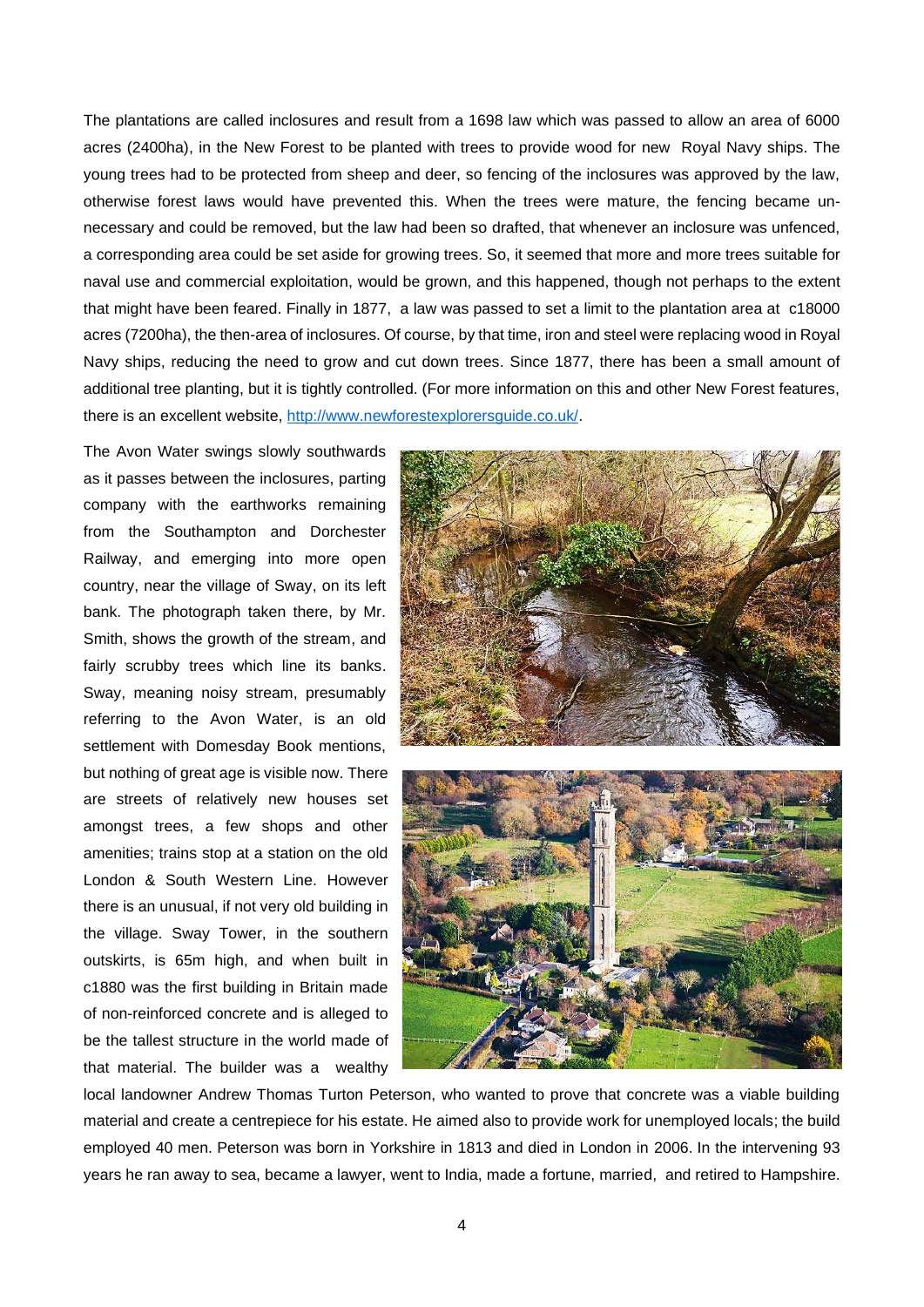He was known as an eccentric, according to local legend he consulted a medium and made contact with Sir Christopher Wren, who encouraged him to build the folly. The Grade II Listed building has a total of 14 storeys, all of which are reached via an enclosed spiral staircase (330 steps) attached to the outside of the tower, and there is a furnished house inside. On a clear day, the view from the top is said to be spectacular, but few people can have enjoyed it given the climb, and the fact that the building is private.

Flexford Mill, south of Sway, was recorded in the Domesday Book in 1086, and a successor is shown on 19<sup>th</sup> century maps; it was fed by a mill pond taking the whole flow of the Avon Water, with a divert for when the mill was not operating. The building survives but I know no more. There was another Domesday watermill a short distance downstream, Gordleston Mill; a successor built in the 18<sup>th</sup> century still straddles the Avon Water, beside a divert, but it is now a hotel. The stream next passes between 2 townships; the one on the right bank is Hordle with its appended village of Everton, but both largely comprise housing built since the 2<sup>nd</sup> World War, so do not require attention in a historical journey.

The western outskirts of Lymington reach the left bank, but the town grew up beside the Lymington River, so it is doubtful if the town should feature in an account of the Avon Water. However, it seems right to look briefly at Lymington, because of proximity, and because it is the gateway to the New Forest area, through which the Avon Water flows. There was a settlement in the Saxon era, and then on the right bank of the Lymington River after the Norman conquest, but the town, as it is known now, began to take shape in c1200, when it received a burgh charter allowing weekly markets and annual fairs to be held. By then the town was a trading port, exporting cloth and importing wine, and supplying ships and mariners when England was at war. It was burnt 3 times by French raiders in 1338, 1370, and 1545, but recovered. A major industry in the medieval period was salt panning, in which sea water was fed into pits to allow evaporation to concentrate the brine, (perhaps there were dry, sunny periods in the New Forest then), and the remaining water was boiled off in heated vats. This industry survived until the 19<sup>th</sup> century, when competition from mined rock salt killed it off.

Shipbuilding became important in the 18<sup>th</sup> century, a rope walk and a timber yard, as well as the launching slipway on the river speak for that. In the same period, the present townscape developed; the old postcard shows the church at the end of the broad main street, on which markets are still held. In narrow streets behind, there are more shops, some with Georgian fronts. The railway arrived in 1858, a branch line, 8½km long, from Brockenhurst, connecting



to the London & South Western Railway main line. There are still 2 stations in Lymington, one near the town centre, the other at a pier on the river, where ferries leave for the Isle of Wight. The line had to be lengthened by just less than a kilometre not long after it opened, as silting meant that ships had to berth further down-river. As often happened, Lymington did not benefit from the rail rink in its early years, as businesses in the town closed, because of the increased competition from goods brought in by trains, but longer term, the increased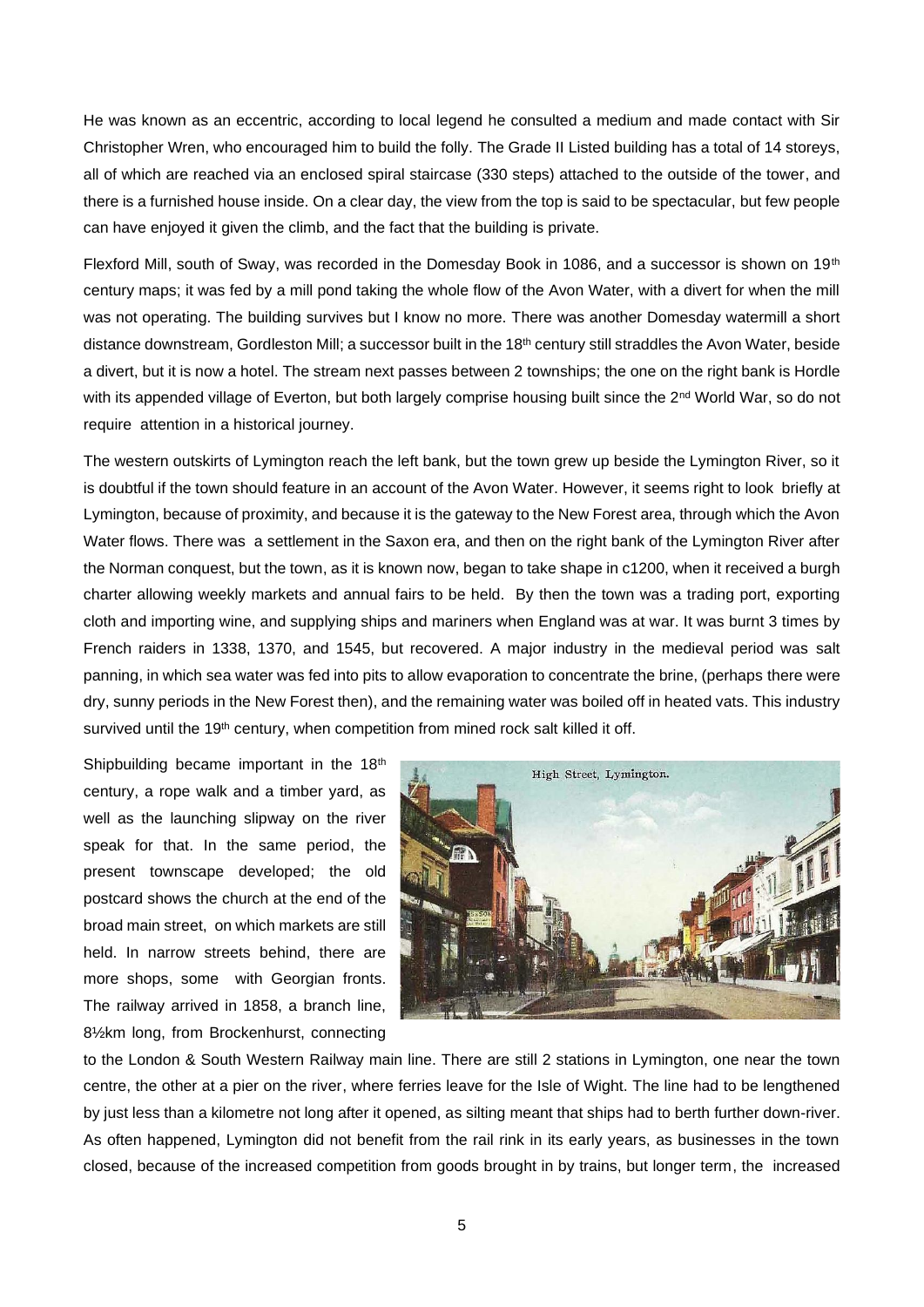flow of tourists, some to catch the ferry to Yarmouth on the Isle of Wight, and others to explore the New Forest, has brought prosperity to the town and employment for the 15000 inhabitants. I visited on a dank wet day, to find that I could not cross to the Isle of Wight, because I had not booked in advance; it was a silly mistake, given that in spite of appearances, it was high summer. So, in a bad mood, I wandered around in the rain, for a couple of hours, and did not much appreciate my surroundings, but I remember that the streets were crowded, and the shops busy. I was happy enough to leave then, and this is what I must do now to get back to the Avon Water.

There is a house called Wainsford Mill, west of Lymington, situated by the river and shown on mid-19<sup>th</sup> century maps, though not on those depicting the area, later in that century, which suggests a watermill had ceased operation by the later date. This makes it unlikely that much of the mill survives in the house. Efford Mill is a little further downstream; it is now a listed dwelling dating to the 18<sup>th</sup> century. For most



of the rest of its course, the small river flows through farmed fields, at a distance from roads, and divides into strands; on the map some appear artificial, and may be survivals from floating meadows. They are described in the account of the Hampshire River Avon, and were a method of channelling water onto grassland to enable growth early in the year, and to increase the yield of hay. The aerial view looks north, with the Avon Water winding into a large pool behind the sea-wall built in the 1970s. The outflow is through a sluice gate; the flooded area on the left of the frame is part of Lymington and Keyhaven Marshes nature reserve. The inflow is from one of the aforementioned strands of the river, and the outflow is controlled to maintain the wet area. The reserve extends over 738ha, and a walk along the sea-wall offers views across the mudflats, where a wealth of different bird species come to feed. Large numbers of Brent geese seek refuge here in the winter, along with dunlin, black-tailed godwit and grey plover, and many other species. The salty mud creates a habitat for plants such as yellow-horned poppy, sea campion and sea aster, and healthy fish populations attract sandwich and little terns, cormorants, and inevitably gulls. Birds of prey include marsh harriers, peregrine falcons, and merlins.

Keyhaven is a hamlet on the right bank of the estuary of the Avon Water, beyond the sluice gate where there is a large marina, albeit for small boats only, because the bay into which the estuary opens is shallow with barely submerged sand banks, hemmed in on the south by a long shingle spit. The bay is mapped as a few channels and pools, Hawker's Lake, Keyhaven Lake, and Mount Lake; presumably these appear as separate bodies of water when the tide is out, but it was high tide during my visit. From Keyhaven a small ferry takes passengers across the bay to Hurst Castle, near the end of the shingle spit. I went there after my above-mentioned failure to get to the Isle of Wight. The rain had more or less ceased to fall, but it was still misty and overcast, so the much praised view during the 15 minute ferry crossing, and from the castle itself, was not for me; I saw only water, and the Isle of Wight was hardly more than a shadow. Hurst Castle, is a 16<sup>th</sup> century Henrician fort, one of those built, when King Henry VIII, rather carelessly, found himself at war with the two greatest powers in Europe of the time, namely France, and the domains of Emperor Charles V including Spain, and present-day Germany, Austria, Netherlands, Belgium and most of Italy. With good reason King Henry feared invasion, and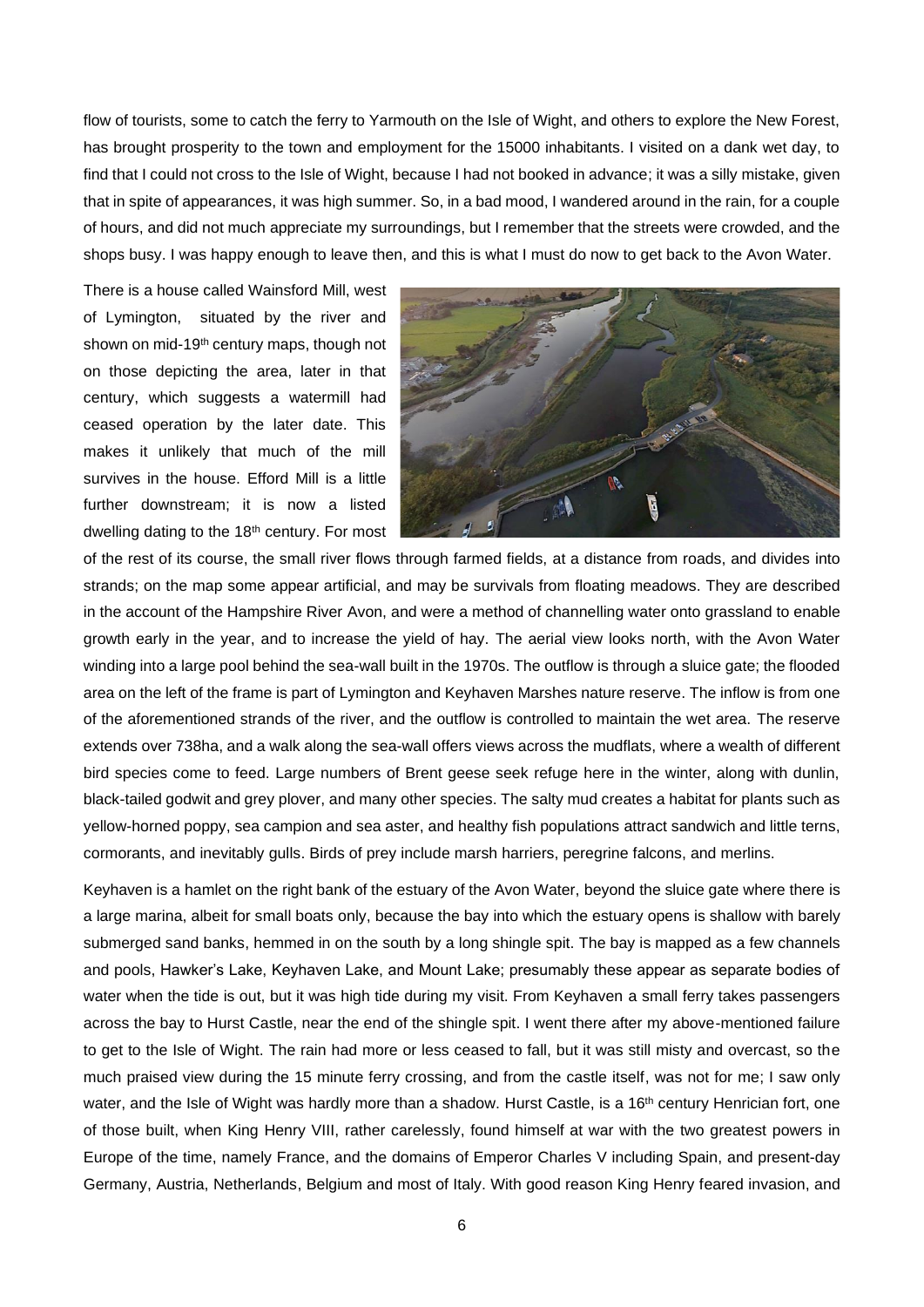built forts along the southern coasts of England, though the war soon petered out and peace was made shortly afterwards.



The Henrician coastal fort was completed in 1544, and carried 20 guns; it is left of the lower middle in the photograph above, which was taken from the south-east. It was a stronghold of Parliament, throughout the Civil War, and held King Charles I in December 1648, before he was taken on his final journey to London for trial and execution. The fort came into use again in the 1790s when war broke out with France, and at that time received additional batteries mounted in emplacements on each side of the original castle. In the mid-19<sup>th</sup> century the fort was remodelled and ranges were again built on each side of the original castle to carry more guns, leaving the configuration of today. The 16<sup>th</sup> century castle was opened to the public in the 1930s, and the whole complex followed suit in the 1960s. The original castle, is dwarfed by the extensions, extending over more than 300m, but comprised a central 12-sided keep of diameter, 20m, and 12m high, on a gun-platform which has a trefoil appearance given to it by 3 large, semi-circular bastions. There have been many alterations, over the 4 centuries since it was built, but its form and many features are of the 16<sup>th</sup> century. With all its additions, this is probably the most interesting Henrician coastal fort, of a number I have visited, and I was pleased that I had been able to spend a couple of hours there.

That concludes the historical journey along the Avon Water; its water reaches the sea by flowing east between Hurst Point, and the Hampshire coast. The flow rate is not metered, but I doubt if it exceeds 10000 gallons per minute in normal conditions, less than 5% of the rate at which water leaves its neighbour, the Hampshire River Avon. Along its 14½ km course there appear to be 4 sites of watermills, which are shown in the Appendix which follows, but there are no crossing bridges of note; it skirts towns and villages rather than disclosing its presence within them. It passes from a fairly typical New Forest landscape, through tree plantations, inclosures, to farmed surroundings and finally marshes at its mouth. Hurst Castle is by far the most interesting old building along its length. Perhaps I would have found more to say, and been more enthusiastic, if the weather had lived up to summer expectations during my exploratory visit. Unfortunately, I have not been able to return.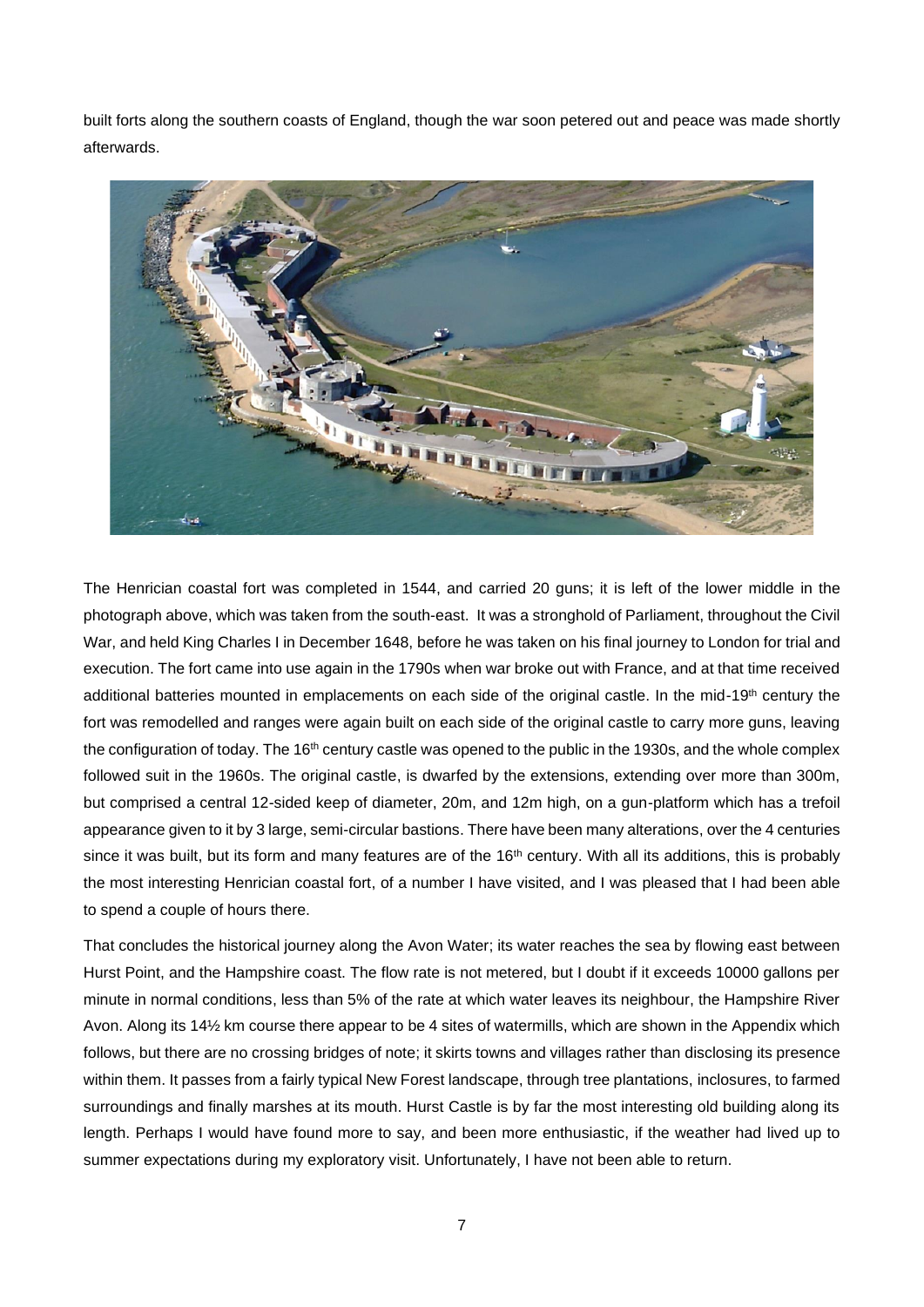## **Appendix**





| <b>Avon Water</b>  |                  |  |  |  |
|--------------------|------------------|--|--|--|
| Mill               | <b>Mill Type</b> |  |  |  |
| Flexford Mill      | Corn             |  |  |  |
| Gordleton Mill     | Corn             |  |  |  |
| Wainsford Mill     | Unknown          |  |  |  |
| <b>Efford Mill</b> | Corn             |  |  |  |
|                    |                  |  |  |  |

No commercial mills were found on any tributaries of the Avon Water.

# **Threshing Mills**

The locations of possible water-powered threshing mills in the Avon Water catchment were identified from first edition, six inches to the mile Ordnance Survey maps (6 inch OS maps) for Hampshire. The surveys for these maps were undertaken between 1867 and 1871. Almost all of the relevant first edition 25 inch to the mile OS maps were not available on the nls site so second edition maps, surveyed in the 1890s, were used from time to time, to help clarify whether or not a threshing mill might have been present.

The first threshing mills were introduced in the late 18<sup>th</sup> century and they spread across the UK during the first 30 years of 19<sup>th</sup> century. The map surveys were undertaken several decades after most of threshing mills were installed and after the introduction of steam-powered portable machines which rapidly superseded waterpowered threshing from the 1860s onwards, and for obvious reasons they were not shown on maps. However,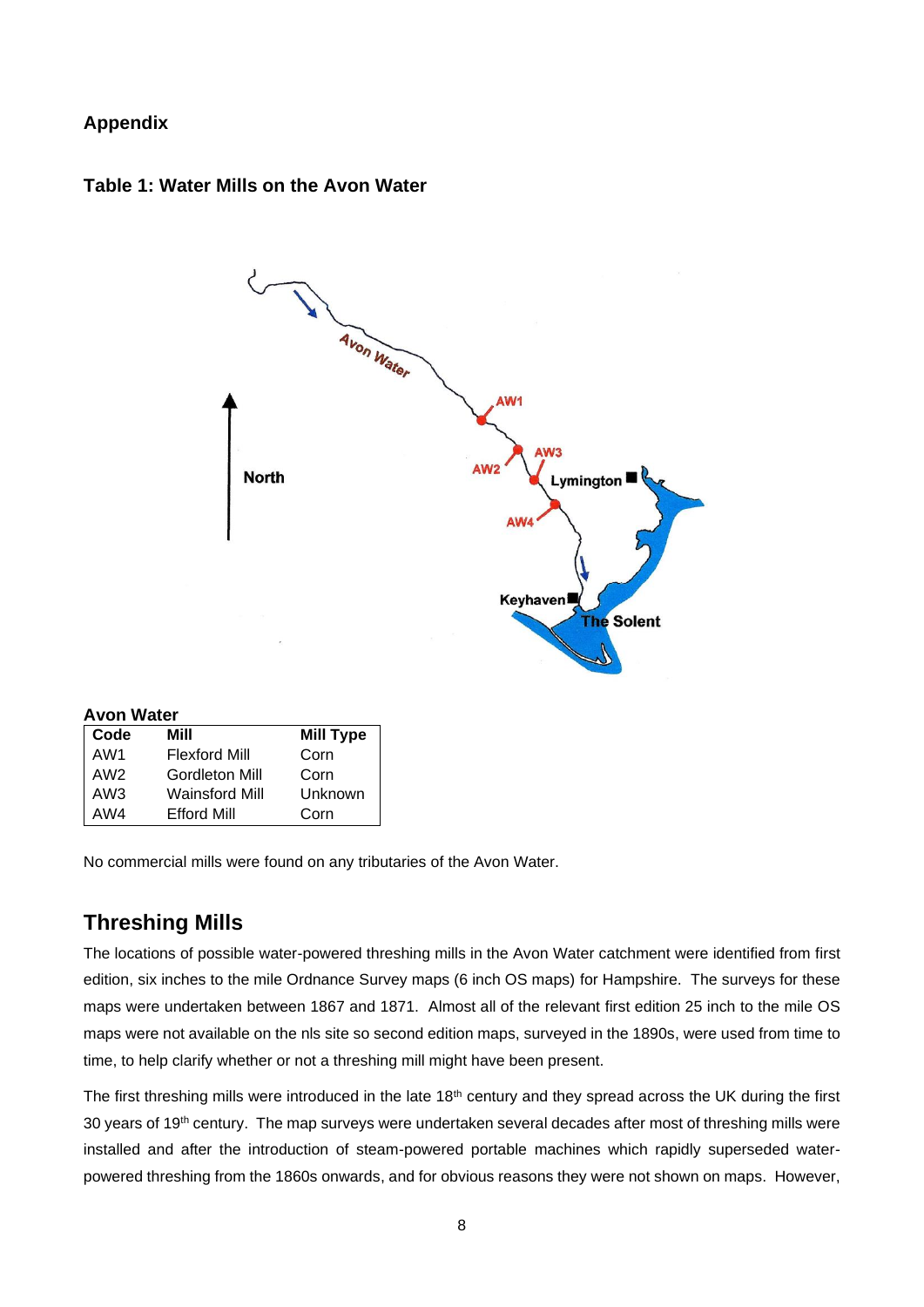water-powered threshing mills required sources of water including ponds and mill lades. These are long lasting features and, in many instances, but not all, they remain detectable on maps surveyed many years after the threshing mill has fallen out of use.

Possible threshing mills in the Avon Water catchment were therefore identified from the presence of mill lades/streams, ponds and possible mill buildings marked on the OS maps. The presence of mill lades, dams or ponds is a strong indicator of the presence of a water mill on a farm at some time. Only those farms where the buildings were lower than the ponds were included in the list of threshing mills below. Threshing mills were by far the most common type of farm mill and it has therefore been assumed that there were threshing mills at these farms.

Thus sites where water-powered farm mills operated at some time after c1790, are tabulated but it is difficult to say more about exactly when they operated.

In addition, horse gins were used to power farm threshing machines. As pointed out to us by the late Professor Paul Bishop, these can generally be recognised on early OS maps by the presence of small roundhouses on farms, which were an intrinsic part of horse gins. Systematic counts of horse gins in river catchments are difficult as the gins are not associated with any particular stream or river and the definition of river catchments is often not clear. No horse gins were found in the Avon Water catchment.

A total of 6 possible water-powered threshing mills was found in the Avon Water catchment and these are listed in Table 2. The list starts upstream and moves downstream. All the tributaries and mill streams relating to these threshing mills were small and were either unnamed or had names that could not readily be found.

| Mill               |
|--------------------|
| Great Arnewood     |
| <b>Sway House</b>  |
| South Sway Farm    |
| <b>Ramley Farm</b> |
| Cook's Farm        |
| <b>Barnes Farm</b> |
|                    |

## **Table 2: Possible Threshing Mills in the Avon Water Catchment**

**Note:** In total there were 10 watermills in the Avon Water catchment, 4 commercial and 6 farm (threshing mills). We have been unable to specify the function of one of the commercial mills, but the other 3 were cornmills, so 9 watermills in total were definitely involved in the processing of corn.